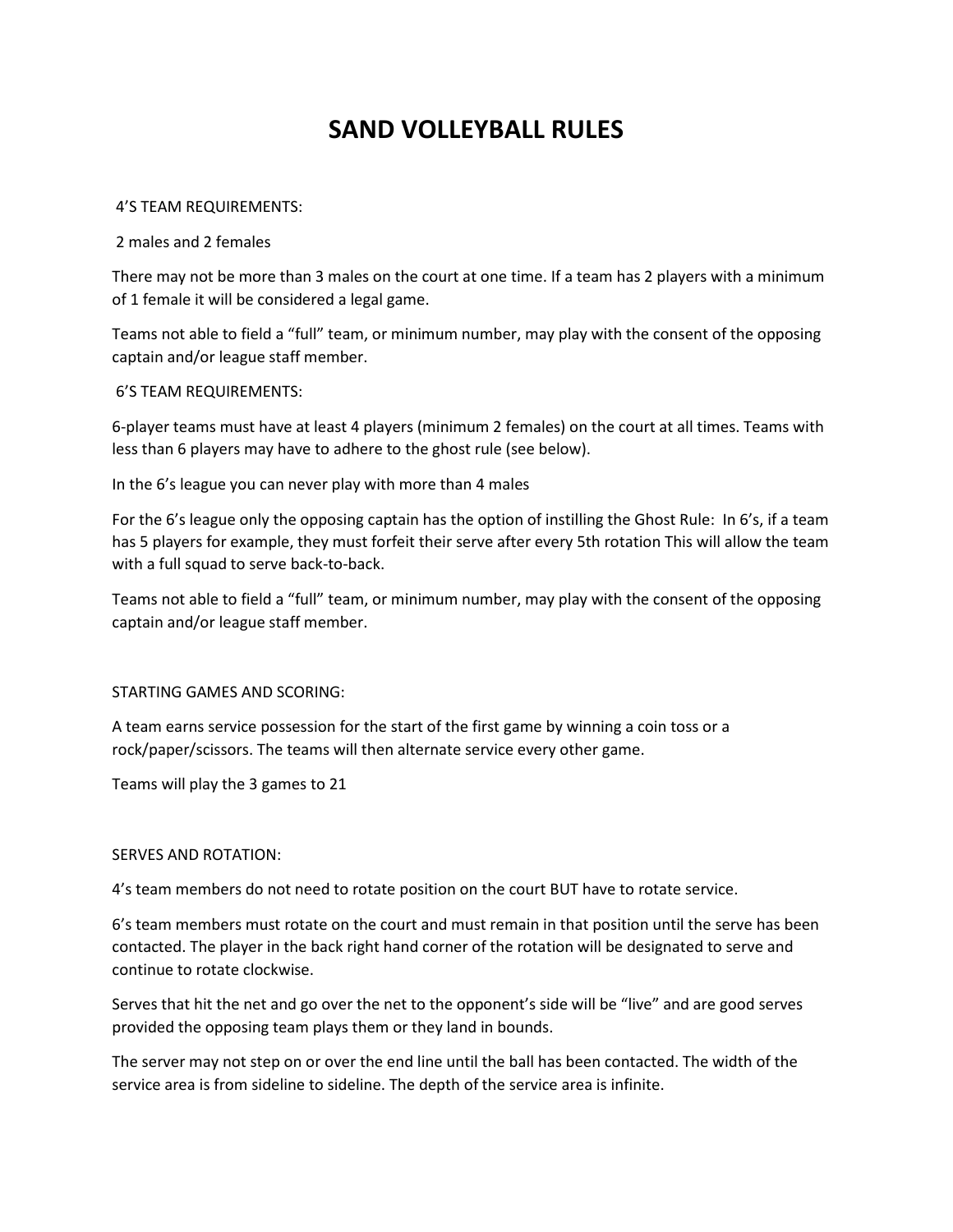The serve may not be blocked or spiked.

Players can return the serve by:

Bump pass.

Clasping their hands together.

A closed fist.

PLAYING THE BALL:

Three Contacts

Each team is allowed a maximum of 3 successive contacts of the ball in order to return the ball to the opponent's area. (Exception: In the action of blocking an attacking ball, the touch, or contact resulting from the block attempt does not constitute one of the three successive contacts). There are no male/female hitting rules.

# Attacking the Net

In two's and four's every player is eligible to attack the net. In six's only the three players that are in the front row of the rotation are allowed to attack the net. Violation of this rule would include any hitting or blocking that occurs above the plane of the net.

# Simultaneous Contacts

When two non-blocking teammates touch the ball simultaneously, it is considered one contact, and any player may make the next contact. When two blocking teammates touch the ball simultaneously, it is not counted as a contact, and any player may make the next contact. When two opponents simultaneously and instantaneously contact the ball over the net, and the ball remains in play, the team receiving the ball is entitled to another three hits. If such a ball lands "out", it is the fault of the team on the opposite side of the net from where the ball lands.

# Characteristics of Contact

The ball can contact any number of body parts down to, and including the foot, providing such contacts are simultaneous and the ball rebounds immediately and cleanly after such contact.

# Held Balls

The ball must be contacted cleanly and not held, lifted, pushed, caught, carried or thrown. The ball cannot roll or come to rest on any part of a player's body. It can rebound in any direction.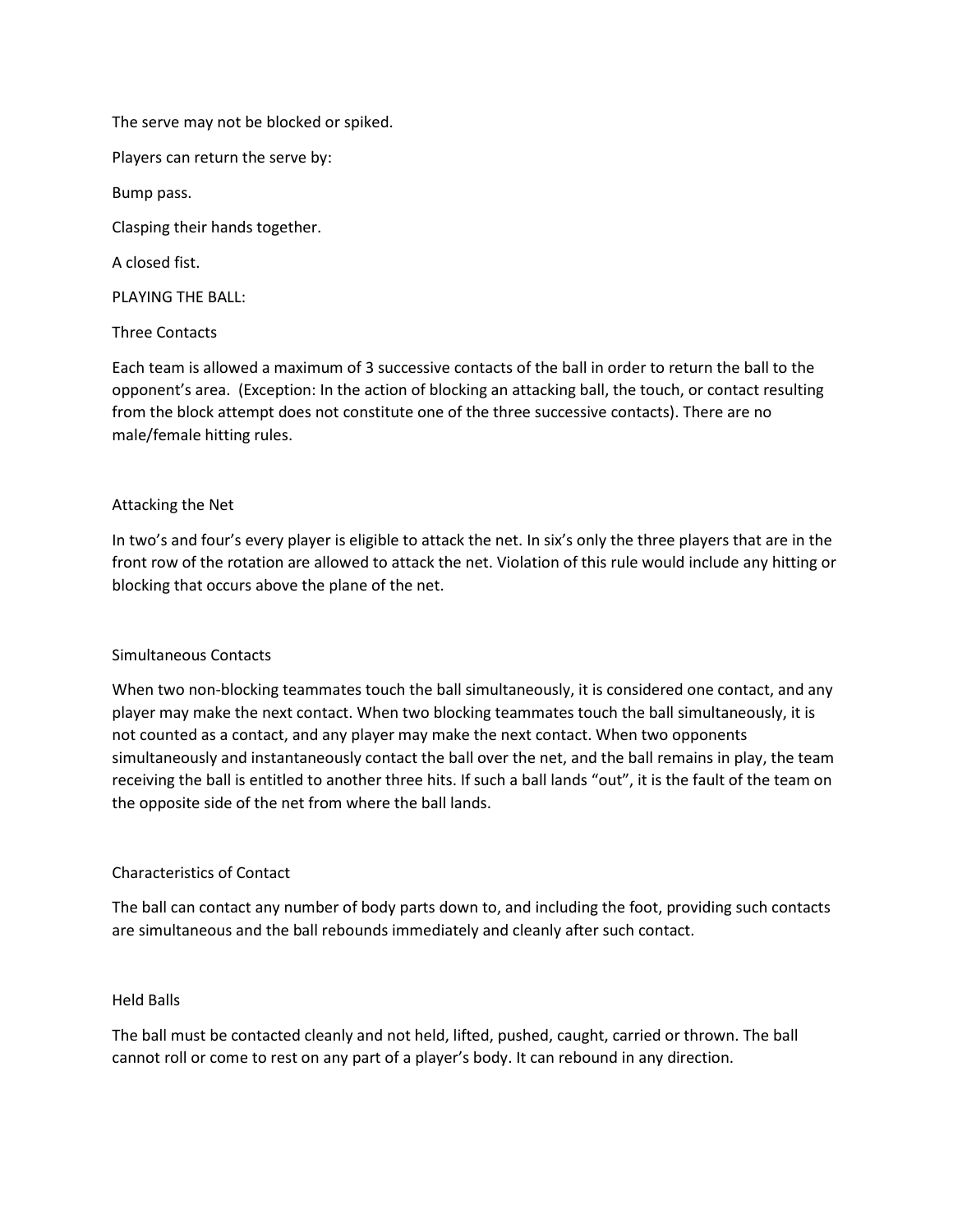# Hand Sets

A contact of the ball using the fingers of one or two hands to direct the ball toward a teammate is a set. The ball must come into contact with both hands simultaneously and leave both hands simultaneously to avoid a double hit call. A player may set the ball over the net in front or behind them only in the direction in which their shoulders are squarely facing. Rotation of the ball after the set may indicate a held ball or multiple contacts during the set but in itself IS NOT A FAULT.

General Rule is less than 2.5 rotations, or being able to read the name brand on the ball.

Please call your "bad hands", double hits, and holds!

Attacking the Ball Over the Opponents Court

A player is not allowed to attack the ball on the opposite side of the net. If the ball is hit above the spiker's side of the net and then the follow-through causes the spiker's hand and arm to cross the net without contacting an opponent or the net, the action does not constitute a fault.

## BLOCKING:

Blocking is the action close to the net which intercepts the ball coming from the opponents' side by making contact with the ball before, during or after it crosses the net.

## Multiple Contacts

Multiple contacts of the ball by a player(s) participating in a block shall be legal provided it is during one attempt to intercept the ball. Multiple contacts of the ball during a block shall be counted as a single contact, even though the ball may make multiple contacts with one or more players of the block.

## Participation After a Block

Any player participating in a block shall have the right to make the next contact, such contact counting as the first of three hits allowed the team.

Blocking or attacking a serve is prohibited.

Blocking the Ball Across the Net

Blocking of the ball across the net above the opponent's court shall be legal provided that such a block is:

After a player of the attacking team has spiked the ball, or, in the referee's judgment, intentionally directed the ball into the opponent's court, or has exhausted their third allowable hit.

After the opponents' have hit the ball in such a manner that the ball would clearly cross the net if not touched by a player, provided no member of the attacking team is in a position to make a legal play on the ball